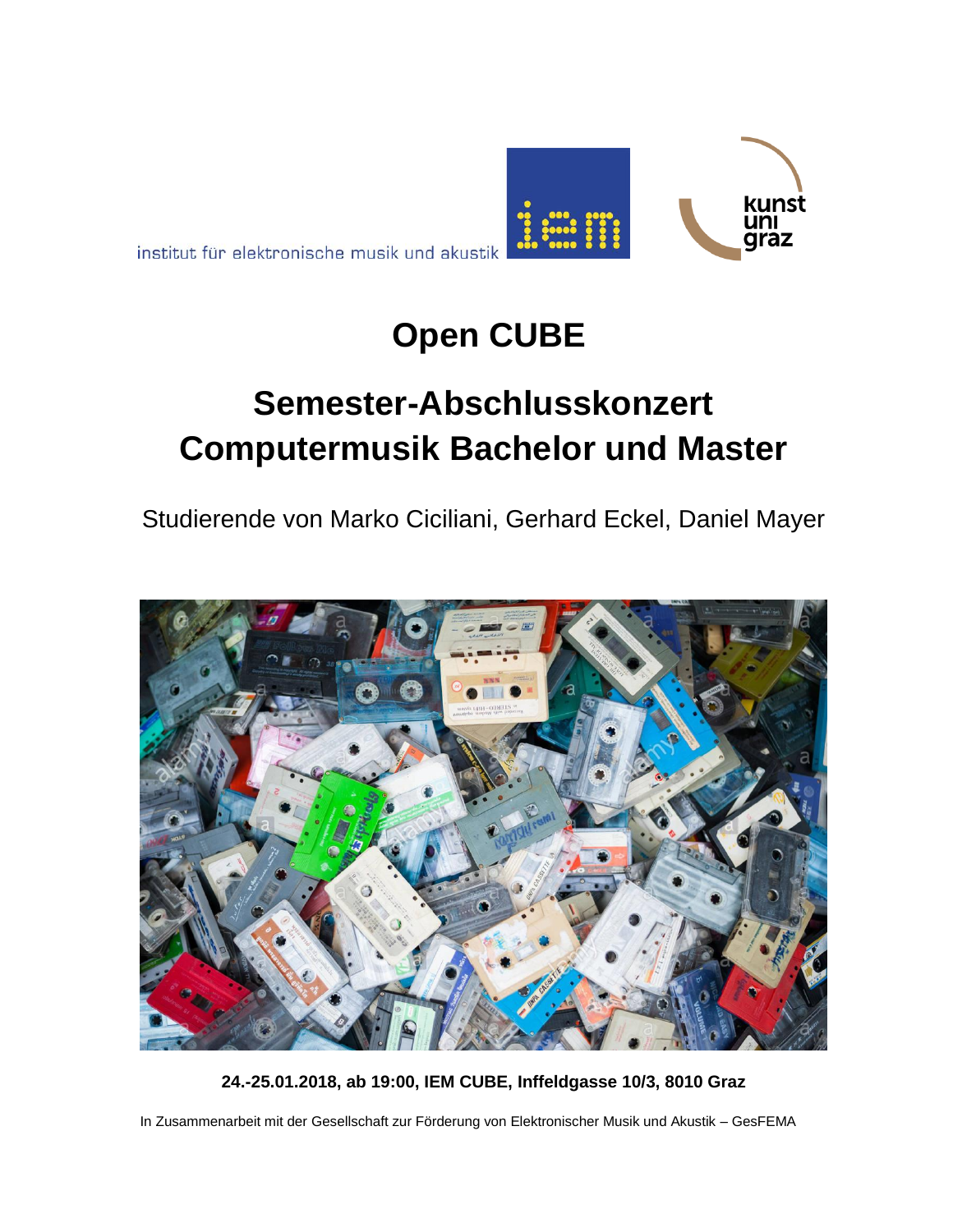### **# TAG 1**

**INA THOMANN** - Stretching Pose I: Inhale (2 min) 4ch fixed media **ALYSSA ASKA** – verschleierte (ca. 15 min) for voice, cello live electronics and video

**BENEDIKT ALPHART** - Bells and Whistles (3:30 min) 4ch fixed media **TEONAS BORSETTO** - II\_III\_IV (ca. 7:00 min) live laptop performance **INA THOMANN** - Stretching Pose II: Urge (2 min) 4ch fixed media **ANNA ARKUSHYNA** - Slow (g)raining (ca. 8:00 min) 8ch fixed media

– PAUSE –

**INA THOMANN** - Stretching Pose III: Embody (2 min) 4ch fixed media **DEOK-VIN LEE** - Outs (ca. 8:00 min) for three performers and electronic **PETER STIEGLER** - Dustset (7:00 min) 2ch fixed media **INA THOMANN** - Stretching Pose IV: Cool down (2 min) 4ch fixed media **DAVIDE GAGLIARDI** – Incontro (Begegnung) (ca. 9:00 min) for cello and live electronics **ALISA KOBZAR** – (your title) (3:30 min) 2ch fixed media **INA THOMANN** - Stretching Pose V: Exhale (2 min) 4ch fixed media

– DAS CUBE SICH LEERT –

**ANTONIA MANHARTSBERGER, OLGICA PERIC, BRUNA DINIZA FONSO**  Present in\_difference (ca. 10Min) for two dance performers and ambisonics

**Klangregie**: Davide Gagliardi **Live Electronics**: Alyssa Aska (verschleierte) – Teonas Borsetto (II\_III\_IV) **Voice**: Milica Vujadinovic **Cello**: Lucía Pèrez Diego (verschleierte) – Myriam García Fidalgo (incontro) **Game Player**: Martin Ritter **performers**: Daniele Pozzi - Teonas Borsetto – Davide Gagliardi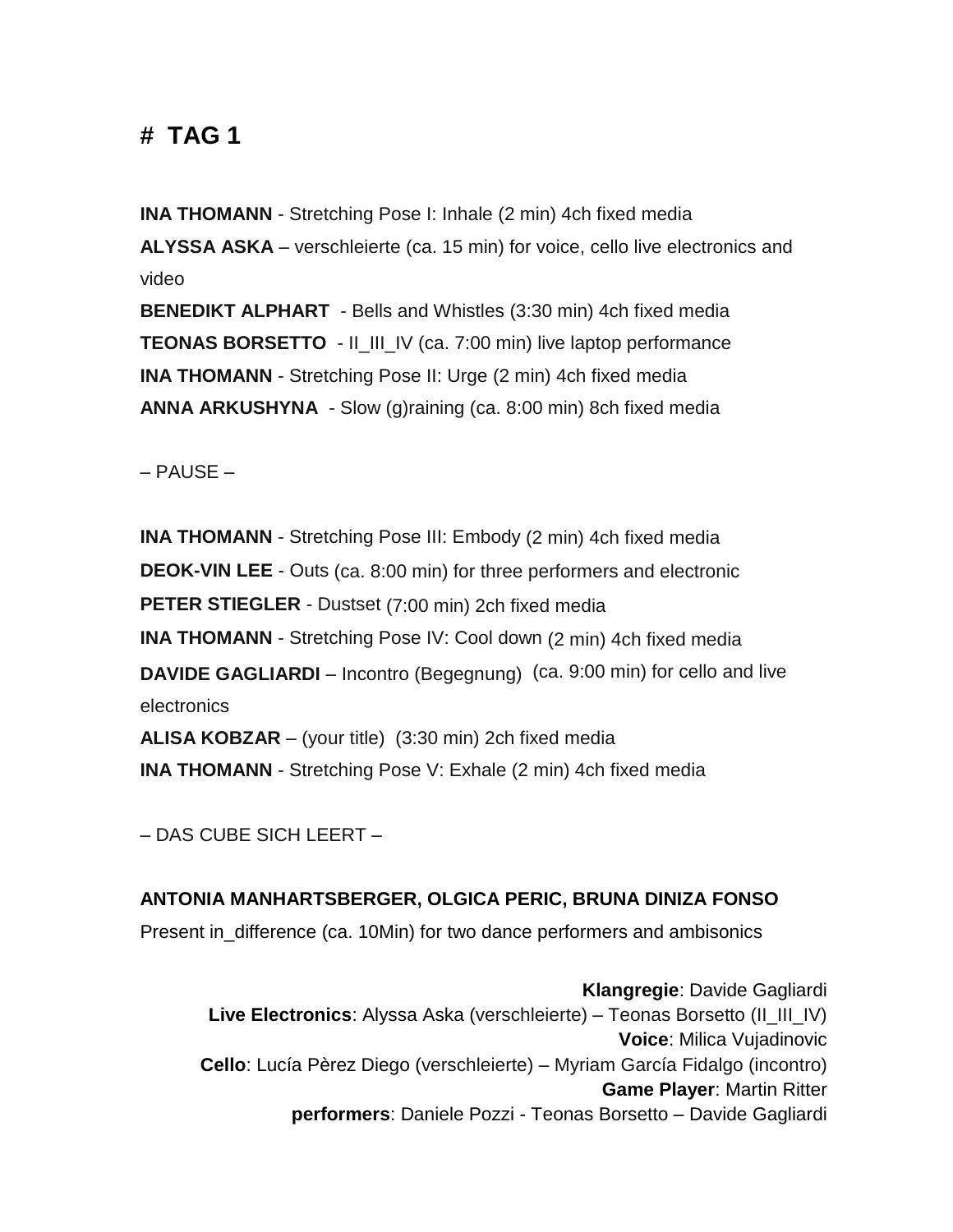### **# TAG 2**

**BILL B. WINTERMUTE** – Vienna unground (ca. 7:40) for 12 cassette players **NICO MOHAMMADI** - Genetic, not unconditional (3:55 min) 2ch fixed media **VAL FÜRST –** Up and down Merangasse (2:00 min) 2ch fixed media **ALEXANDRU SPANU** – Strings (live version) (ca. 5:00) live laptop performance **LINUS JACOB MÜLLER** - essai additif (5:00 min) 2ch fixed media

– PAUSE –

**KORIN RIZZO** – SinLos (4:20) 2ch fixed media **LUKAS MORITZ WEGSCHEIDER** - son de la salle (ca. 6 min) for solo turntable **PAUL WOLFF** – Mesosphere (10 min) 24ch live generated audio media **GIALUCA IADEMA** – Arkady (ca. 10 min) live video and audio performance

INSTALLATION (Lehrstudio)

**CONSTANTINOS MILTIADES** - Decoded Language Interactive sound installation for KinectV2 and projector

> **Klangregie**: Davide Gagliardi **Live Electronics**: Alexandru Tudor Spanu **Live Video and Audio**: Gianluca Iadema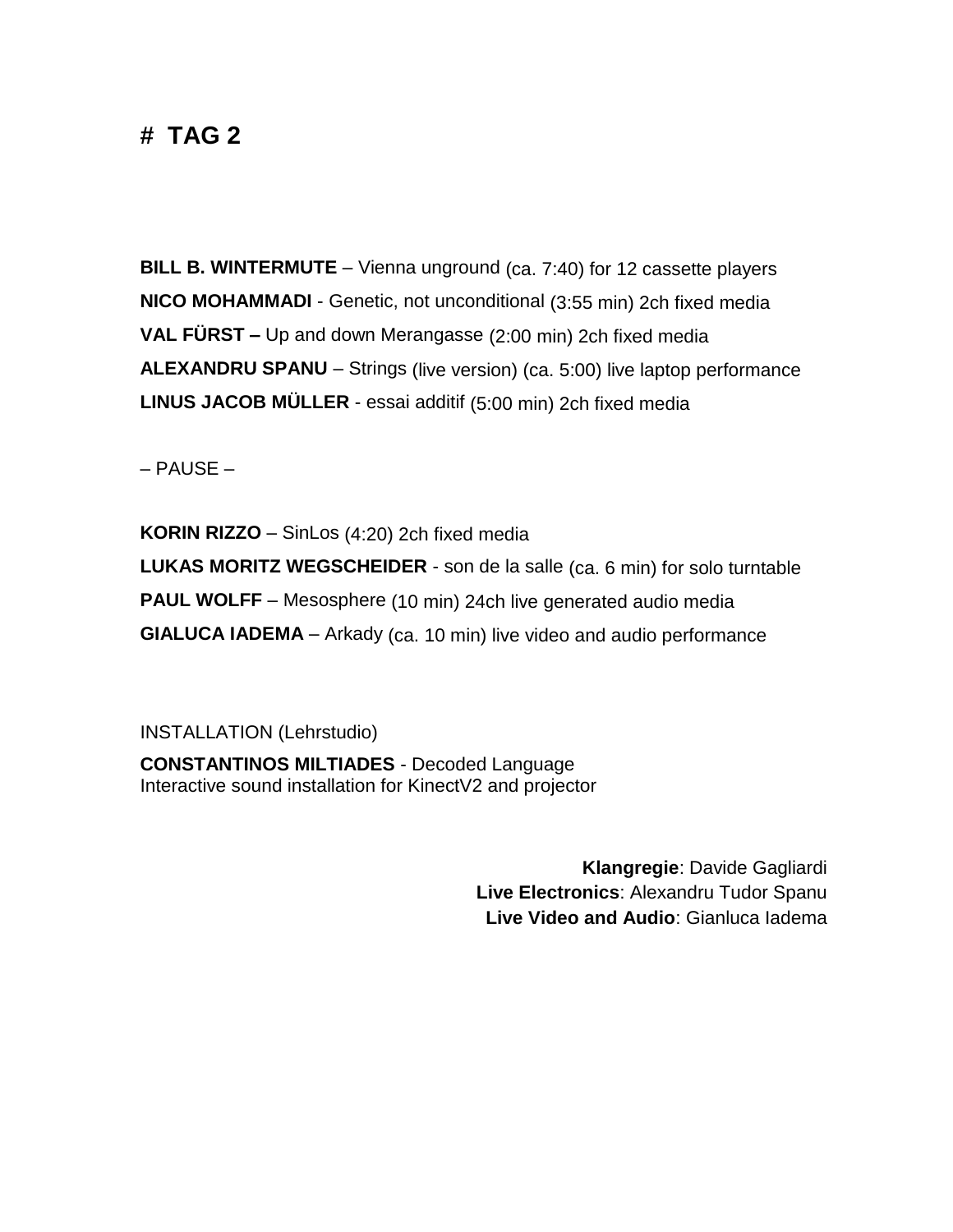## **Programmtexte alphabetisch geordnet:**

#### **Benedikt Alphart** *Bells and Whistles*

Additive Synthesis Étude

#### **Anna Arkushina** *Slow (g)raining*

Wenn du lange in einen Abgrund blickst, blickt der Abgrund auch in dich hinein.

#### **Alyssa Aska** *verschleierte*

verschleierte. is a gamified art song using the text from Friedrich Schiller's 1875 poem "Das verschleierte Bild zu Sais". The musical form of the work is generated by the gamer's progression through the gameplay objectives and exploration of an unfamiliar environment, as both live musicians and computer-generated sounds respond to all of the player's actions. The cello and voice serve not only to provide a soundtrack, but also, through live tracking of their sounds, they directly influence the movement of the player. The result is an exploration of combining the concept of an art song with the variable musical forms employed in interactive media works.

#### **Teonas Borsetto** *II\_III\_IV*

II III VI is a digital performance that explores the possibilities of non linear filtering (specifically NLFilters in supercollider) and internal feedback. The musician/performer tries to control and limit the artifacts that easily appear from the interactions among the synths and build the sound aesthetics of the piece. Sometimes this is possible, sometimes the behaviour of the instrument is extremely unpredictable...despite all, the second case is the one that I like the most.

#### **Davide Gagliardi** *Incontro (Begegnung)*

incontro (encounter) is a piece about the relationship between an acoustical physical object, the cello, and a virtual complex system. Exploring the body of the instrument, the musician brings the virtual object into a concrete dimension. Together they will so develop a dramaturgy in which the two parts become interdependent and in which both agents influence each other to construct a piece in which the reciprocal listening become the ground of its existence. The piece is dedicated to Myriam García Fidalgo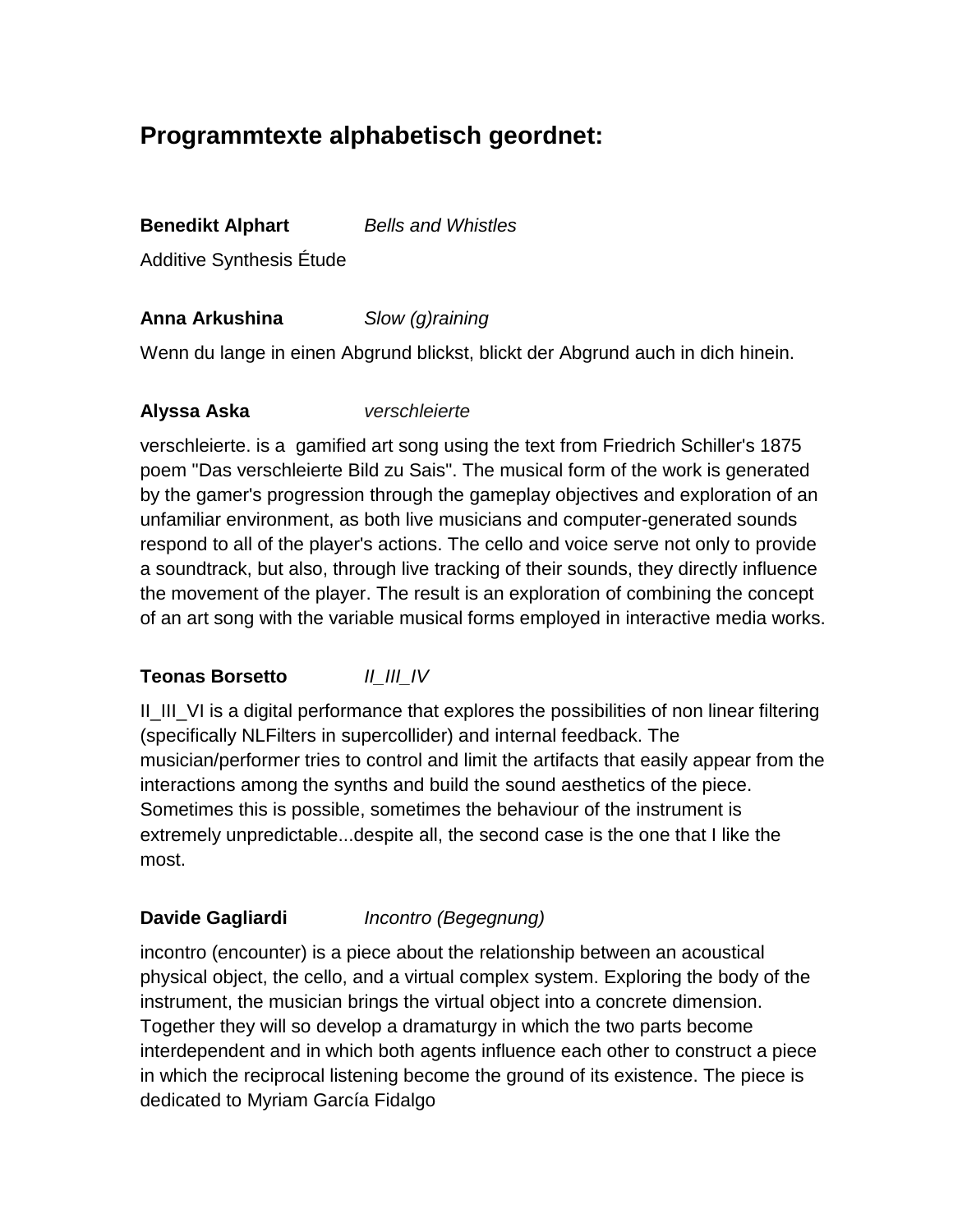**Deok-Vin Lee** *Outs*

Enjoy the meaninglessness

#### **Antonia Manhartsberger, Olgica Peric, Bruna Diniza Fonso** Present in\_difference

The piece reflects upon the invisible machinery that keeps our world in movement. Desire, tension..!

#### **Nico Mohammadi** *Genetic, not unconditional*

What if the strongest interpersonal bond is only based on a property claim? And what if we had known it all along? A reconstruction of the emergence of contempt. A study of a formative object.

#### **Korin Rizzo** *SinLos*

This Piece is an exercise of compising by means of Additive Synthesis. The Title remarks the use of SinOsc as the only Method used to create the Sounds. **Alexandru Tudor Spanu** *Strings*

"Strings" is a series of compositions dealing with the unusual sounds of broken pianos. There are a total of 3 compositions, each using a different compositional approach" This performance is a live interpretation of these 3 compositions.

#### **Ina Thomann** *Stretchin PoseI-V*

STRETCHING POSE I: inhale - Imagine a world with some kind of ... STRETCHING POSE II: urge - ... slow motion for audio. What happens if ... STRETCHING POSE III: embody - ... one second gets stretched to two minutes? STRETCHING POSE IV: cool down – If one sound turns out to be a composition ... STRETCHING POSE V: exhale - ... for several voices on its own terms?

#### **Lukas Moritz Wegscheider** *son de las salle*

or how i've been forced out of a state of rest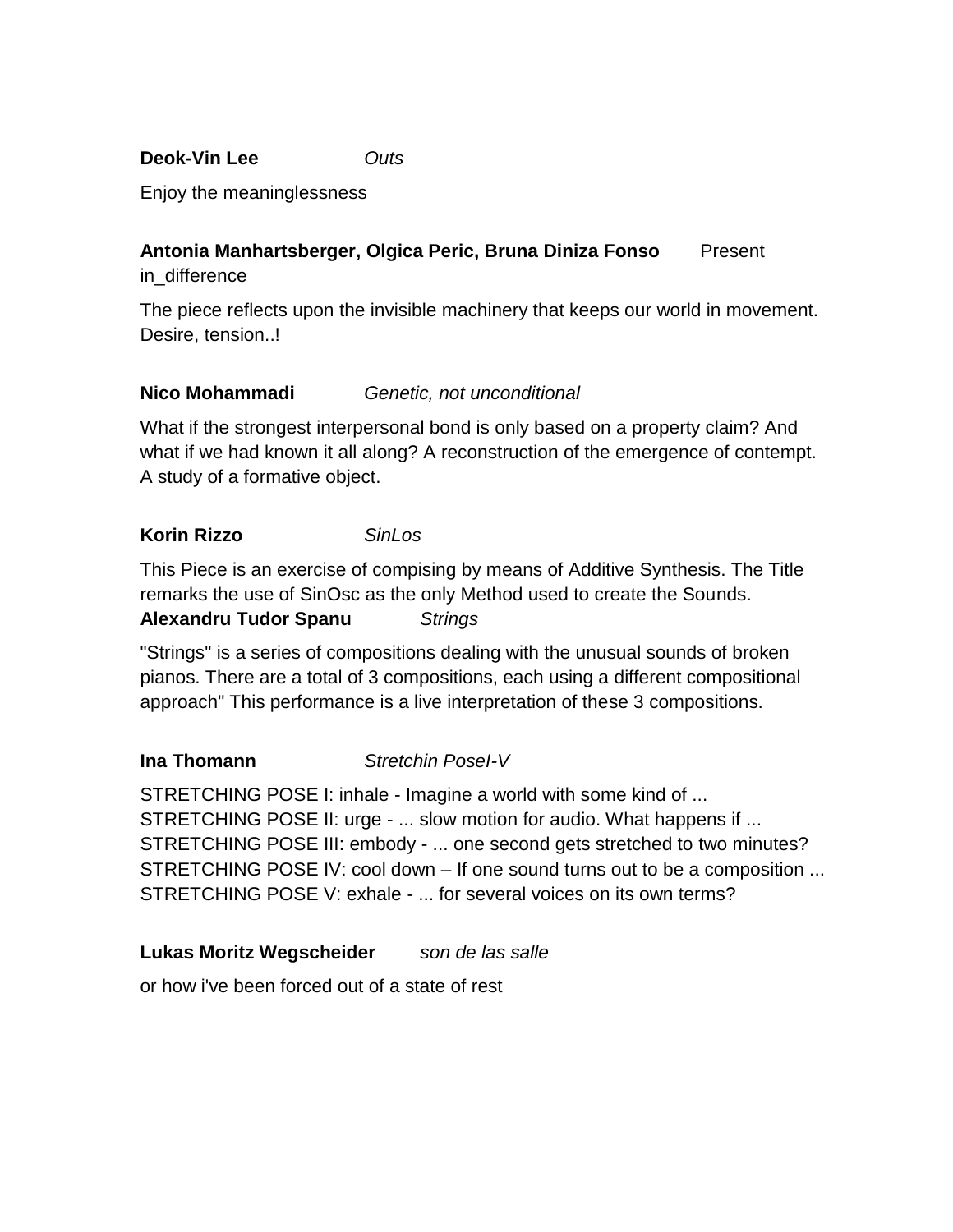#### **Bill B. Wintermute** (a.k.a. Jonas Schändlinger) *Vienna unground*

Vienna unground traces the symptoms of memory holes by analogue processing and rerecording a work of Arnold Schoenberg. A plot hole, the fractured symbol, does not operate on behalf of absence, but registers and conveys the activities of a sub-surface life.

#### **Paul Wolff** *Mesosphere*

Mesosphere ist eine generative Live-Komposition aus dem Jahr 2017, deren Klangsynthese auf additiven Syntheseverfahren beruht.

Mit Hilfe von graduellen, langsamen Glissandi erforscht das Stück die Unterschiede zwischen ganzzahligen Schwingungsverhältnissen und der temperierten Stimmung. Das führt zu unterschiedlichen Schwebungen im Raum. Neben den zentralen, sich allmählich entwickelnden Klangflächen arbeitet das Stück auch mit repetitiven rhythmischen Strukturen - eine Referenz an die Popularmusik.

Die musikalische Form erhält das Stück durch einen vordefinierten Ablauf.

#### **Constantinos Miltiades** *Decoded Language*

The installation uses granular synthesis as a means of folding a given sound, and a transposition from the time domain to the space domain, through a play of manipulation operators that introduce curvature to the original dimension of listening time. It employs real-time body tracking as a spatial engagement interface, which the audience can excite and manipulate while exploring the resolution of granular folding. The space of interaction is treated as intrinsic and topological instead of absolute, where positions are irrelevant, and only configurations, displacements and orientations of the body matter. The audience, through their body, is invited to create their own choreographies of temporal articulations in space.